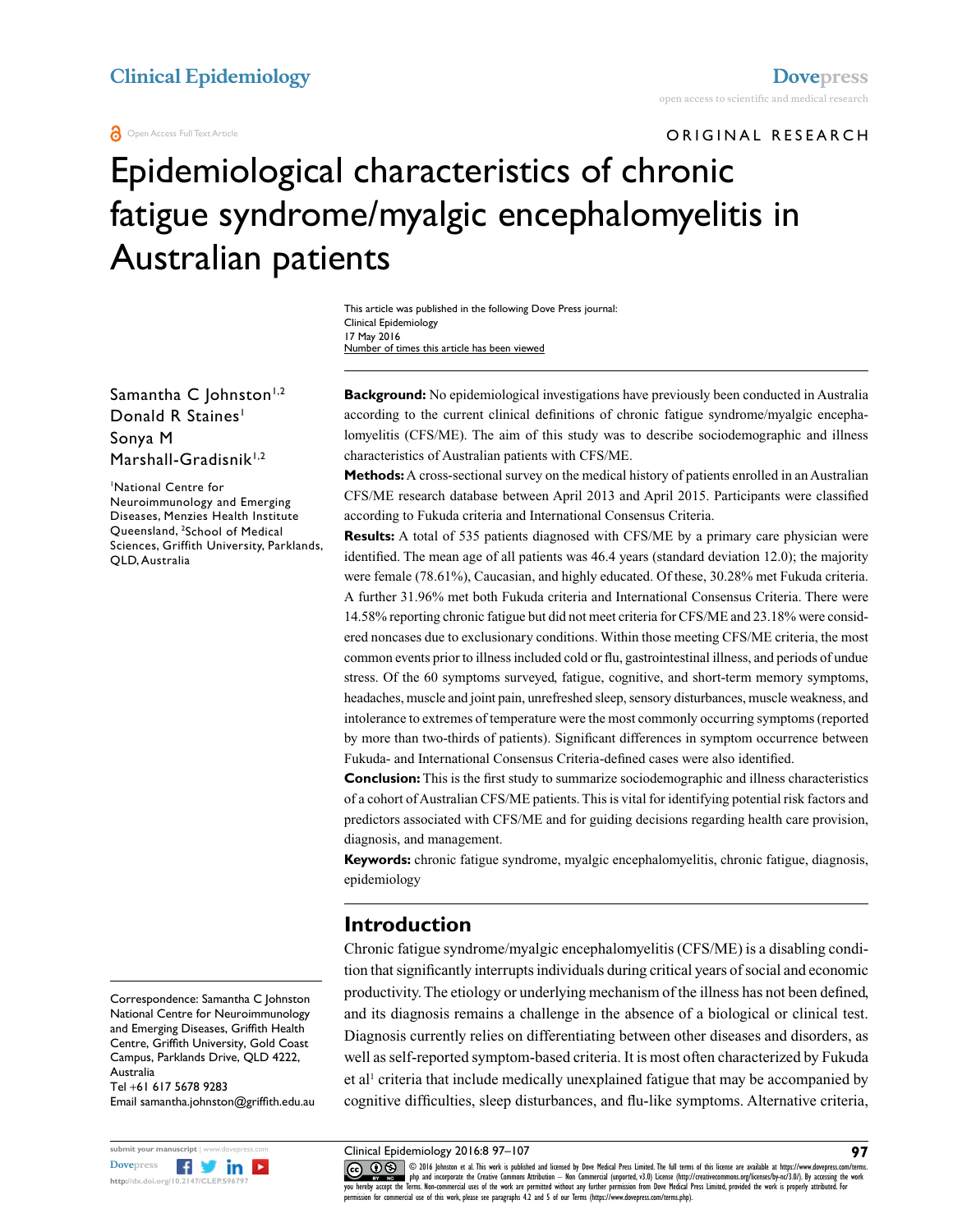such as the International Consensus Criteria (ICC),<sup>2</sup> disclose a further range of symptoms pertaining to the neurological, immunological, gastrointestinal, and autonomic systems.

In the UK, Fukuda-defined cases have a prevalence of 0.2%.3 The economic consequence is estimated as GBP120.2 million annually due to lost productivity.<sup>4</sup> In the US, the prevalence of Fukuda-defined cases has been reported between  $0.2\%$ <sup>5</sup> and  $0.4\%$ , <sup>6</sup> and is estimated to cost USD9.1 billion annually in productivity losses.7 This represents a sizeable economic burden for a select population.

Despite the evidence demonstrating the public health impact abroad, the characteristics of an Australian CFS/ME population have not been summarized. An early study based on a primary care practice survey in the Richmond Valley, a rural district in the state of New South Wales, suggested a prevalence of 0.04%.<sup>8</sup> This was based on the author's case definition that required fatigue of at least 6 months duration, accompanied only by cognitive or short-term memory impairment. This was subsequently estimated to cost AUD59 million annually in both direct health care costs and indirect costs regarding lost productivity.<sup>9</sup> In contrast to current case definitions, this study described cognitive disturbance as the hallmark of the illness. On the contrary, the Fukuda and more recent ICC case definitions emphasize the role of postexertional fatigue and describe a multisystem disorder. As a result, the attributes described in the Richmond Valley study may be representative of a significantly different clinical profile. Hence, studies that characterize Australian samples are not available and the Royal Australasian College of Physicians guidelines for clinical practice include limited evidence from Australian-based cohorts.<sup>10</sup>

The aim of this study was to summarize sociodemographic and illness characteristics in those reporting CFS/ME symptoms according to current case definitions in Australia. A better understanding of these characteristics is important for detecting potential risk factors and predictors associated with CFS/ME and for health care provision. These findings are presented according to guidelines for strengthening the reporting of observational studies in epidemiology.<sup>11</sup>

## **Methods** Setting

**98**

This cross-sectional study utilized responses to a survey during a 2-year period from April 2013 and April 2015. The survey was delivered to volunteers during their enrollment into a research database for CFS/ME managed by the National Centre for Neuroimmunology and Emerging Diseases within Griffith University. This database serves as a sampling pool

for immunological and clinical research on CFS/ME as well as provides a cohort available for longitudinal follow-up. It commenced following approval from Griffith University Human Research Ethics Committee (HREC reference number MSC0413).

#### **Participants**

Recruitment was based on self-identification in response to an advertisement in CFS/ME community support networks across Australia, as well as a general advertisement on local radio and social media. Upon contacting the research center, those interested in enrolling in the research database received an information pack and informed consent was obtained by agreeing to terms and conditions disclosed online or signing a hard copy sent in the mail. To be eligible for this study, participants were required to 1) report a diagnosis of CFS/ ME by their primary physician, 2) be between 18 and 65 years of age, and 3) a resident of Australia.

As recruitment relied on self-identification, it is unknown whether there was a difference between responders and nonresponders in this study. Rather than aim for a comprehensive population-based screening at this stage, the methods of this study enabled us to summarize potential cases of CFS/ME present in the Australian community.

#### Survey

Participants completed a self-report survey regarding their medical history. This was made available through an online link or by hard copy in the mail. Items in the study questionnaire were developed by the authors, and participants were asked to disclose sociodemographic details, medical history, and complete a 60-item checklist on their fatigue and concurrent symptoms. Responses were collected using an online survey application known as LimeSurvey (Carsten Schmitz, Hamberg, Germany),<sup>12</sup> and stored on a secure server hosted by Griffith University. Data from hard copy versions of the study questionnaire returned to the research center by mail were subsequently entered into the LimeSurvey application by a member of the research team to consolidate all responses. All personal data were encrypted to remove the identity of participants.

### Case ascertainment

The disclosed medical history of participants was reviewed by the authors to exclude any potential diagnoses or conditions that may be an alternative explanation for symptoms. This included, but was not limited to, major heart disease, neurological disorders such as multiple sclerosis, autoimmune disease such as rheumatoid arthritis and diabetes, and thyroid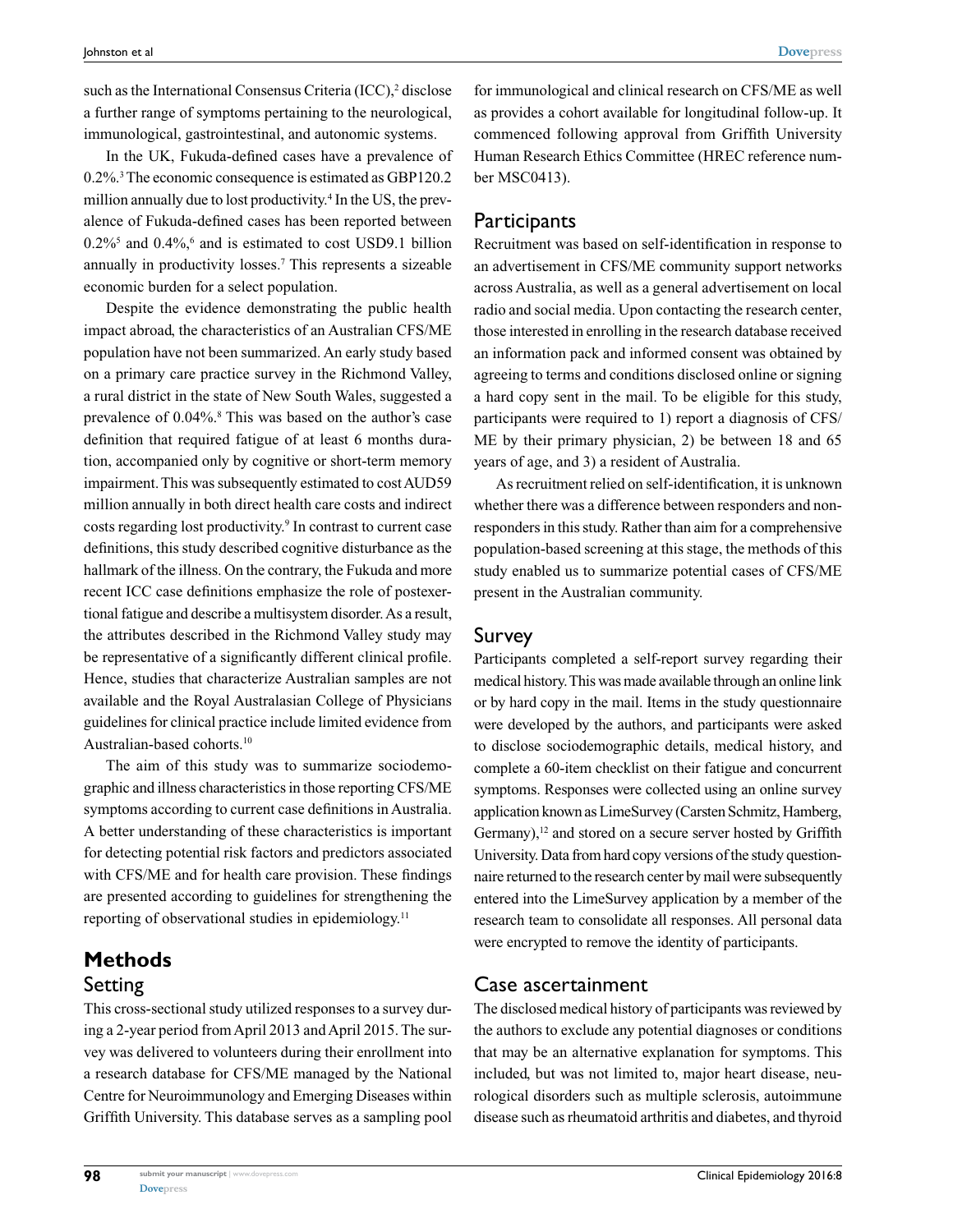disorders. These exclusionary conditions were reviewed by an author of the study who has extensive clinical experience with CFS/ME. If reported, these participants were classified as noncases.

To be reported as a case of CFS/ME, reported symptoms had to comply with study criteria for fatigue and accompanying symptoms according to the Fukuda and/or ICC definitions that are outlined in Table 1. For this study, fatigue must have been present for at least 6 months. Patients accompanying symptoms should not have preceded the onset of fatigue and also be persistent or recurring for at least 6 months. The study reported the presence of postexertional malaise and postexertional neuroimmune exhaustion. To meet criteria for postexertional neuroimmune exhaustion, patients must have reported experiencing all of the following after minimal activity: 1) marked postexertional fatigue, 2) postexertional symptom exacerbation, 3) onset of fatigue can be immediate or delayed, 4) prolonged recovery period of usually 24 hours or longer, and 5) lack of stamina (substantial reduction in premorbid activities).

It was observed that participants could be placed in three categories. Fukuda cases were participants who reported symptoms that only fulfilled Fukuda criteria and not the ICC. ICC cases fulfilled both the Fukuda and ICC criteria but for the purposes of comparison were referred to as ICC cases in this study. There was an exception of four participants who only met ICC, but were excluded from analysis due to lack of statistical power. The remainder of participants reported chronic fatigue (CF) for at least 6 months but did not meet either CFS/ME criteria due to lack of accompanying

| <b>Symptoms</b> | Fukuda criteria                                                                                                                                                                                                                                                                                                     | CCC                                                                                                                                                                                                                                                                                                                                                                                                                                                                                                   | ICC                                                                                                                                                                                                                                                                                                                                                                                                                                                                                                                      |
|-----------------|---------------------------------------------------------------------------------------------------------------------------------------------------------------------------------------------------------------------------------------------------------------------------------------------------------------------|-------------------------------------------------------------------------------------------------------------------------------------------------------------------------------------------------------------------------------------------------------------------------------------------------------------------------------------------------------------------------------------------------------------------------------------------------------------------------------------------------------|--------------------------------------------------------------------------------------------------------------------------------------------------------------------------------------------------------------------------------------------------------------------------------------------------------------------------------------------------------------------------------------------------------------------------------------------------------------------------------------------------------------------------|
| <b>Fatigue</b>  | At least 6 months<br>New or definite onset<br>Not due to ongoing exertion<br>Not alleviated by rest<br>Substantial reduction in daily activities                                                                                                                                                                    | At least 6 months<br>New onset<br>Not due to ongoing exertion<br>Substantial reduction in daily activities<br>Not due to other medical conditions associated                                                                                                                                                                                                                                                                                                                                          | PENE <sup>b</sup> (all five required)<br>Marked, rapid fatigue in response to<br>minimal physical and/or mental activity<br>Fatigue can be immediate or delayed<br>Symptoms significantly worsen after                                                                                                                                                                                                                                                                                                                   |
|                 | Not due to other medical conditions<br>associated with fatigue                                                                                                                                                                                                                                                      | with fatigue                                                                                                                                                                                                                                                                                                                                                                                                                                                                                          | minimal physical and/or mental activity<br>Prolonged recovery period<br>Substantial reduction of daily activities                                                                                                                                                                                                                                                                                                                                                                                                        |
|                 | Additional <sup>a</sup> At least four of the following:<br>Postexertional malaise lasting more<br>than 24 hours<br>Unrefreshing sleep<br>Short-term memory and/or<br>concentration difficulties<br>Muscle pain<br>Joint pain without swelling/redness<br>Headaches of new type<br>Tender lymph nodes<br>Sore throat | Postexertional malaise and/or fatigue<br>Sleep dysfunction<br>Pain<br>Neurological/cognitive (two or more symptoms)<br>At least one symptom from two of the following<br>subcategories<br>Autonomic<br>Orthostatic intolerance<br>Irritable bowel syndrome<br>Urinary frequency and bladder dysfunction<br>Palpitations<br>Exertional dyspnea<br>Neuroendocrine manifestations<br>Loss of thermostatic stability<br>Subnormal body temperature and marked<br>diurnal fluctuation<br>Sweating episodes | Neurological (at least one symptom from<br>the four subcategories):<br>Cognitive difficulties<br>Pain<br>Sleep disturbances<br>Sensory, perceptual, and motor<br>disturbances<br>Immune, gastrointestinal, and genitourinary<br>(at least one symptom from five<br>subcategories):<br>Flu-like symptoms<br>Susceptibility to viral infections<br>Gastrointestinal tract disturbances<br>Genitourinary disturbances<br>Sensitivities to food, medications, odors,<br>and/or chemicals<br>Energy production/transportation |
|                 |                                                                                                                                                                                                                                                                                                                     | Feverishness and cold extremities<br>Intolerance of extremes of temperature<br>Marked weight change<br>Immune<br>Tender lymph nodes<br>Sore throat<br>Flu-like symptoms<br>General malaise<br>Sensitivities to food, medications, and/or<br>chemicals                                                                                                                                                                                                                                                 | impairments (at least one symptom from<br>any subcategory):<br>Cardiovascular<br>Respiratory<br>Loss of thermostatic stability<br>Intolerance of extremes of temperature                                                                                                                                                                                                                                                                                                                                                 |

**Table 1** Summary of symptom criteria for CFS/ME

Notes: <sup>a</sup>Symptoms accompanying fatigue should not have preceded onset of fatigue and be persistent or recurring. <sup>b</sup>Fatigue described as PENE. **Abbreviations:** CCC, Canadian Consensus Criteria; CFS/ME, chronic fatigue syndrome/myalgic encephalomyelitis; ICC, International Consensus Criteria; PENE,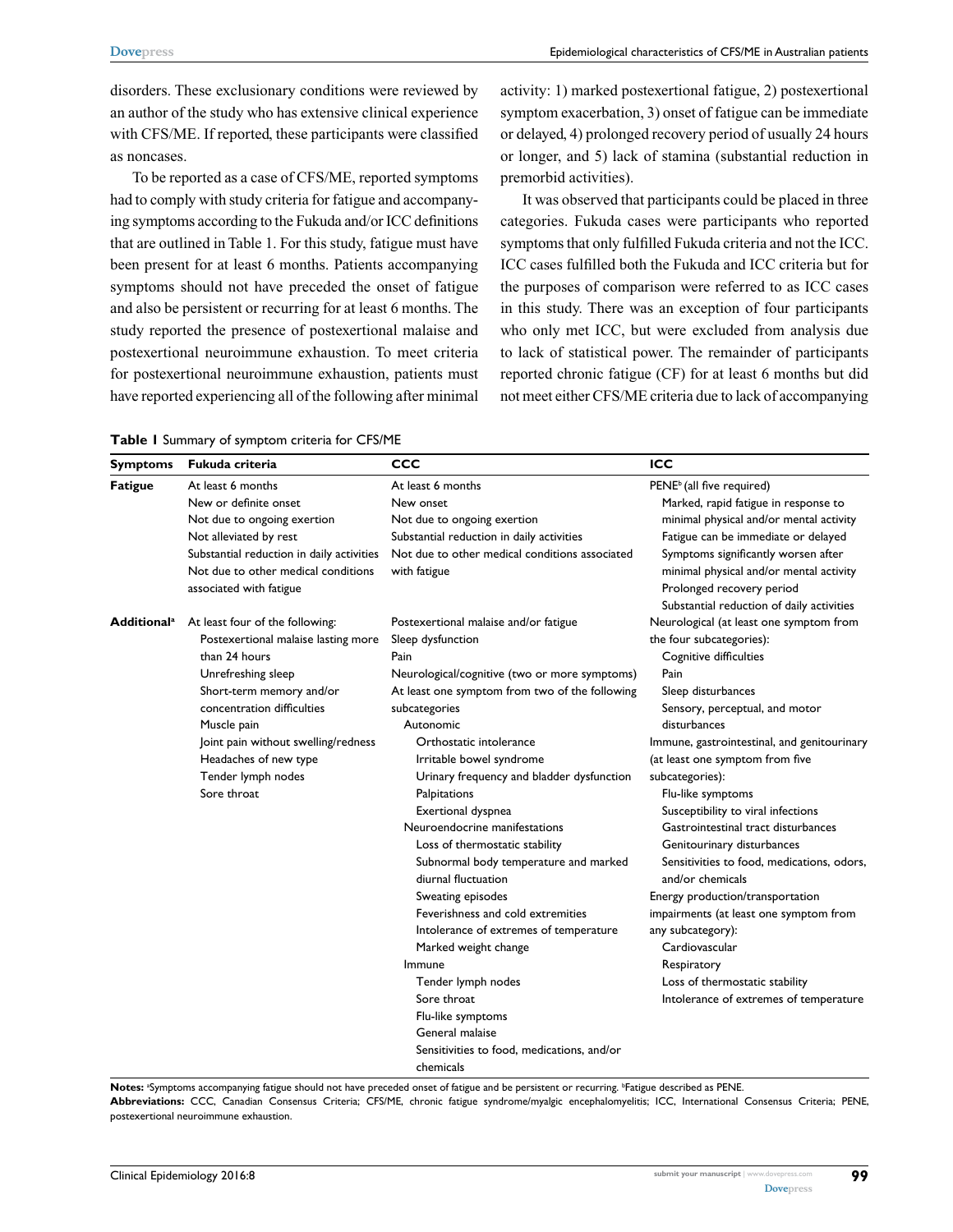symptoms. These were considered atypical and reported as cases of CF (Figure 1). Hence, the primary outcome of interest included the frequency of Fukuda cases, ICC cases, CF cases, and noncases.

## Study variables

Sociodemographic data included location of residency, age, sex, body mass index (BMI), ethnicity, education, and employment. Postcodes were used to verify Australian residency and classified according to the Australian Bureau of Statistics (ABS) Australian Standard Geographical Classification definition for urban and rural areas.<sup>13</sup> This classifies populations of 100,000 or more as major urban areas, 1,000–99,999 as other urban, and remaining postcodes as rural. The distribution of participants in the registry was examined per state and reported together with the distribution of the Australian population per state, according to the ABS Australian demographic statistics for June quarter 2015.14

BMI was classified according to the World Health Organization<sup>15</sup> global database on BMI. Accordingly, underweight was considered <18.5 kg/m<sup>2</sup>, normal  $18.5-24.9$  kg/m<sup>2</sup>, overweight  $25.0-29.9 \text{ kg/m}^2$ , and obese  $\geq 30.0 \text{ kg/m}^2$ . With regard to ethnicity, participants were classified according the ABS Australian classification for cultural and ethnic groups.16 This included nonindigenous Australian, indigenous Australian, Oceanian (New Zealand, Melanesian, Papuan, Micronesian, and Polynesian), North West European, Southern and Eastern European, North African and Middle Eastern, South East Asian, North East Asian, Southern and Central Asian, People of the Americas, and Sub-Saharan African. Participant education was categorized according to the highest level of education completed. In terms of employment, full-time hours were defined as 35 hours per week or more and part-time hours were considered <35 hours per week in accordance with the ABS Labour Force Survey.<sup>17</sup> Participants were further classified as those on disability pension, retired, and unemployed.

Outcomes of interest regarding onset of illness included age of onset (age since first experienced symptoms), age of diagnosis by a primary care physician, and duration of illness (time in years elapsed since onset of illness). Furthermore, participants were asked to identify residency during onset by state within Australia and by country if overseas. Participants were asked whether their symptoms had a sudden or gradual



**Figure 1** Flowchart for case ascertainment.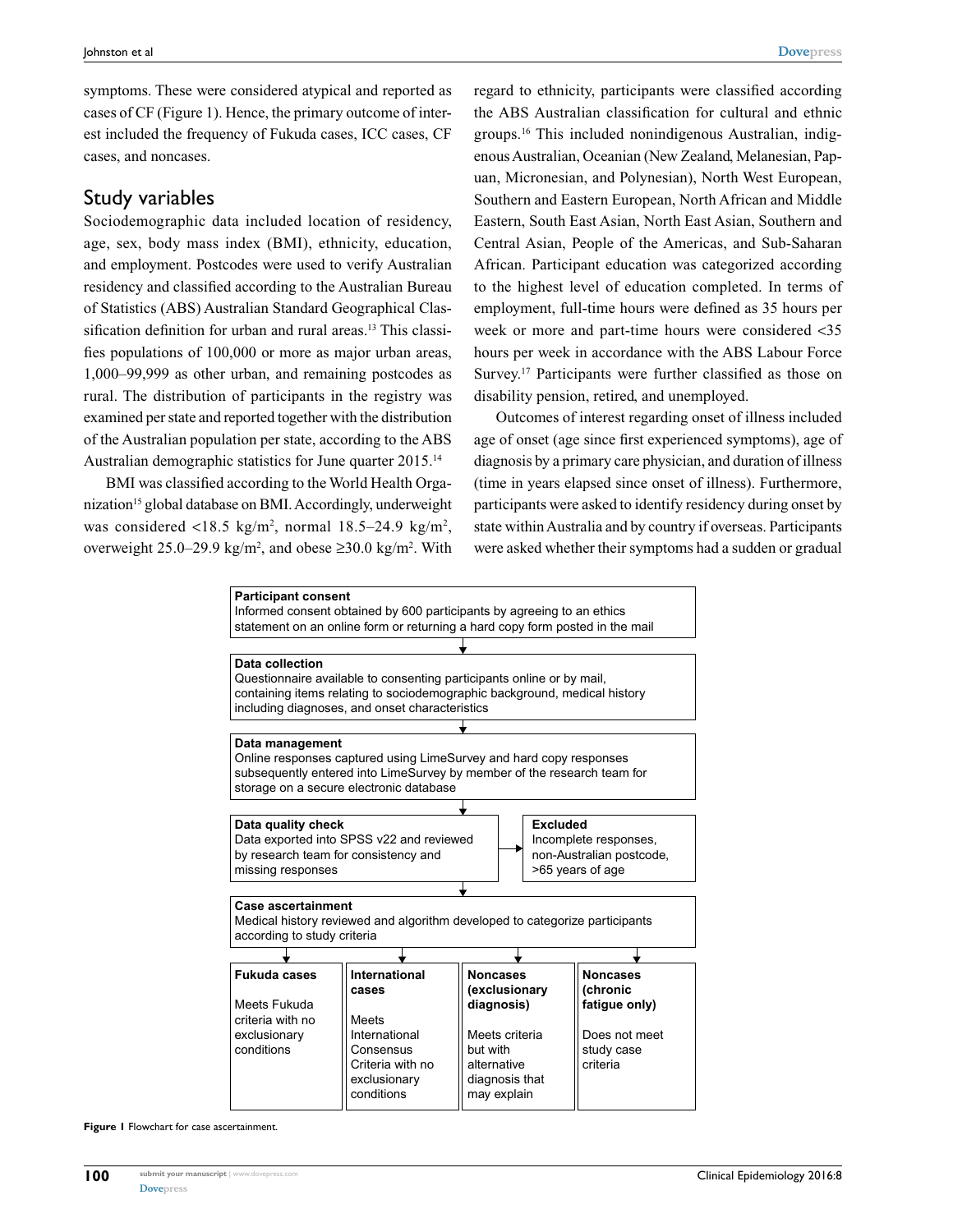onset. The study also surveyed infectious and noninfectious events and exposures that participants associated with prior to their illness suggested by the ICC Consensus Primer for Medical Practitioners.<sup>18</sup>

## Statistical analysis

The study includes descriptive statistics of the aforementioned characteristics. Pearson's chi-squared analysis was used to compare the frequency of symptoms between Fukudaand ICC-defined cases with significance set at *P*<0.05 using SPSS v22 (IBM Corporation, Armonk, NY, USA).<sup>19</sup>

## **Results**

Of 600 respondents, a total of 535 participants met the inclusion criteria. Figure 2 presents the distribution of participants per state as well as the distribution of the Australian population per state for comparison. The majority of participants were from Queensland, followed by New South Wales, and Victoria and 91.89% had postcodes corresponding to major urban regions of Australia.

Of 535 individuals assessed, CFS/ME as characterized by the Fukuda criteria was evident in 30.3%. A further 32.0% met both Fukuda criteria and the ICC and referred to as ICC-defined cases for comparison. In all, 23.2% were classified as CF, as they met criteria for CF but did not report sufficient symptoms to meet the Fukuda or ICC definitions. The remaining 14.6% reported an alternative physical or



**Figure 2** Frequency of participants in the CFS/ME registry by state. **Note:** Figures correspond to the distribution of participants per state (distribution of the Australian population per state).

**Abbreviations:** ACT, Australian Capital Territory; CFS/ME, chronic fatigue syndrome/myalgic encephalomyelitis; NT, Northern Territory; NSW, New South Wales; QLD, Queensland; TAS, Tasmania; VIC, Victoria; SA, South Australia; WA, Western Australia.

psychological diagnosis that accounted for their symptom profile and were thus classified as noncases.

The sociodemographic characteristics of Fukuda cases, ICC cases, CF, and noncases are summarized in Table 2. In total, the highest proportion of participants were nonindigenous Australian (total 74.4%), female (total 78.6%), with a mean age of 46.4 years (standard deviation 12.0). A total of 47.5% of participants were within a normal range for BMI. A higher proportion of individuals had completed either undergraduate (27.9%) or postgraduate (18.1%) university degrees. The majority of participants were on disability pension (34.2%) or unemployed (26.7%), while the lowest proportion maintained full-time roles (9.7%). The distribution of the aforementioned characteristics was similar between study groups.

Table 3 summarizes the onset characteristics of Fukuda, ICC, and CF cases. The mean age of illness onset for Fukuda  $(P=0.030)$ - and ICC  $(P<0.001)$ -defined cases was significantly younger in comparison to CF. Across all groups, the highest proportion of cases originated in Queensland. More than 5% of cases across all groups originated overseas. The most common reported infectious events were cold and flu, upper respiratory infections, and gastrointestinal illness. Furthermore, the most common noninfectious trigger reported was periods of undue stress.

Reported symptoms of Fukuda, ICC, and CF cases are included in Table 4. The most common symptoms reported by more than two-thirds of both Fukuda- and ICC-defined cases included fatigue; cognitive overload; difficulty making decisions; short-term memory problems; headaches; muscle pain; joint pain; unrefreshed sleep; sensitivities to light, noise, vibration, odors, taste, and/or touch; light headedness; and intolerances to extremes of temperature. A significantly higher proportion of ICC-defined cases reported postexertional neuroimmune exhaustion, postexertional malaise, disorientation, slowed speech, abdominal pain, reversed sleep cycles, vivid dreams or nightmares, sensitivities, poor depth perception, feeling unsteady on their feet, sore throat, food intolerances, urinary disturbances, light headedness, abnormal body temperature, recurrent feverishness, and cold extremities.

## **Discussion**

This study was performed to review the sociodemographic and illness characteristics of CFS/ME patients within Australia. The key findings of this study include 1) the frequency of Fukuda-, ICC-, and CF-defined cases; 2) sociodemographic characteristics that have not been previously reported in an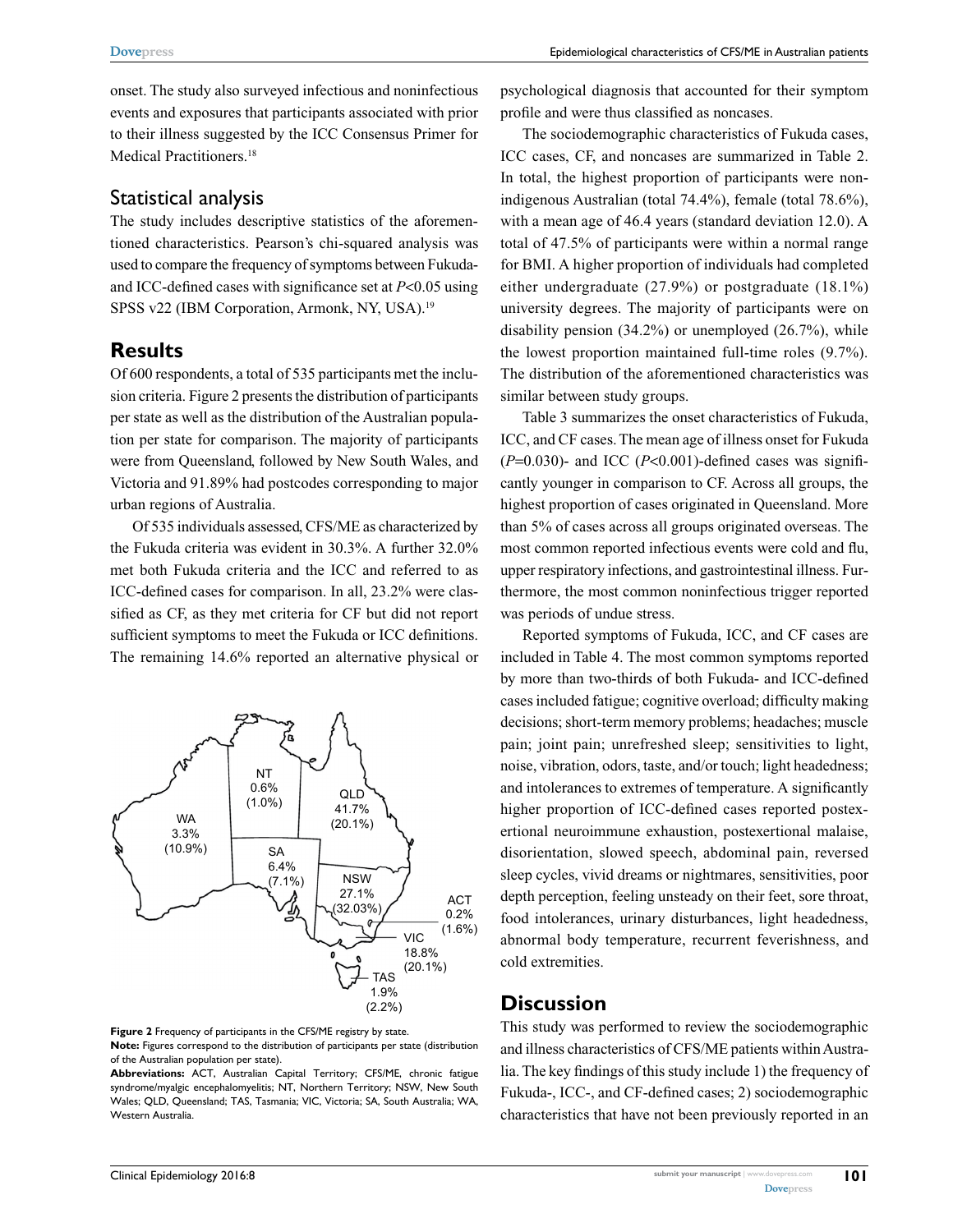| <b>Descriptive</b>            | Fukuda     | ICC <sup>a</sup> | CF <sup>b</sup> | <b>Noncases</b> | <b>Total</b> |
|-------------------------------|------------|------------------|-----------------|-----------------|--------------|
| N(%)                          | 162(30.3)  | 171 (32.0)       | 78 (14.6)       | 124(23.2)       | 535 (100)    |
| Age, mean (SD) (years)        | 46.7(11.8) | 44.0 (11.7)      | 48.5 (14.6)     | 48.6 (11.2)     | 46.4 (12.0)  |
| Female, n (%)                 | 117(72.2)  | 132 (77.2)       | 62 (79.5)       | 108(87.1)       | 419 (78.6)   |
| BMI $(kg/m2)$                 |            |                  |                 |                 |              |
| Underweight <18.5             | 9(5.6)     | 11(6.4)          | 11(14.1)        | 4(3.2)          | 35(6.5)      |
| Normal 18.5-24.9              | 78 (48.2)  | 86 (50.3)        | 28 (35.9)       | 62(50.0)        | 254 (47.5)   |
| Overweight 25.0-29.9          | 62(38.3)   | 37(21.6)         | 22(28.2)        | 28 (22.6)       | 149 (27.9)   |
| Obese $\geq 30.0$             | 13(8.0)    | 37(21.6)         | 17(21.8)        | 30 (24.2)       | 97(18.1)     |
| Ethnicity, n (%) <sup>c</sup> |            |                  |                 |                 |              |
| Nonindigenous Australian      | 125(77.2)  | 122(71.4)        | 60 (76.9)       | 91 (73.4)       | 398 (74.4)   |
| Indigenous Australian         | 1(0.6)     | 2(1.8)           | 1(1.3)          | 4(3.2)          | 8(1.5)       |
| Oceanian                      | 4(2.5)     | 10(5.9)          | 0(0.0)          | 6(4.8)          | 20(3.7)      |
| NW European                   | 33 (20.4)  | 49 (28.7)        | 13(16.7)        | 36 (29.0)       | 131(24.5)    |
| SE European                   | 8(4.9)     | 4(2.3)           | 3(3.9)          | 6(4.8)          | 21(3.9)      |
| NA and ME                     | 1(0.6)     | 1(0.6)           | 0(0.0)          | 0(0.0)          | 2(0.4)       |
| SE Asian                      | 1(0.6)     | 0(0.0)           | 0(0.0)          | (0.8)           | 2(0.4)       |
| SC Asian                      | 1(0.6)     | 1(0.6)           | 0(0.0)          | (0.8)           | 3(0.6)       |
| Americans                     | 1(0.6)     | 0(0.0)           | 0(0.0)          | 0(0.0)          | 1(0.2)       |
| Sub-Saharan African           | 2(1.2)     | 1(0.6)           | 1(1.3)          | (0.8)           | 5(0.9)       |
| Education, n (%)              |            |                  |                 |                 |              |
| Primary school                | 1(0.6)     | 1(0.6)           | 0(0.0)          | 0(0.0)          | 2(3.7)       |
| High school                   | 40 (24.7)  | 42 (24.6)        | 8(10.6)         | 23 (18.6)       | 113(21.1)    |
| Professional <sup>d</sup>     | 34(21.0)   | 40 (23.4)        | 15 (19.2)       | 33 (26.6)       | 122(22.8)    |
| Undergraduate                 | 49 (30.3)  | 53 (31.0)        | 38 (48.9)       | 43 (34.7)       | 183 (34.2)   |
| Postgraduate                  | 38 (23.5)  | 35(20.5)         | 17(21.3)        | 25(20.2)        | 115(21.5)    |
| Employment, n (%)             |            |                  |                 |                 |              |
| Full time                     | 20(12.4)   | 17(9.8)          | 6(7.7)          | 9(7.3)          | 52 (9.7)     |
| Part time                     | 45 (27.8)  | 48 (28.0)        | 11(14.1)        | 22(17.7)        | 126(23.6)    |
| <b>Disability<sup>e</sup></b> | 49 (30.3)  | 59 (34.7)        | 31(39.7)        | 44 (35.5)       | 183 (34.2)   |
| Retired                       | 3(1.9)     | 4(2.1)           | 15(19.2)        | 9(7.3)          | 31(5.8)      |
| Unemployed                    | 45 (27.8)  | 43 (25.4)        | 15(19.3)        | 40 (32.3)       | 143(26.7)    |

**Notes:** ªICC group met both Fukuda and ICC criteria. <sup>b</sup>CF only. Percentage exceeds 100 as participants may be more than one ethnicity: NW, SE, NA, ME, and SC.<br><sup>ap</sup>rofessional training denotes no university qualification <sup>d</sup>Professional training denotes no university qualification. <sup>e</sup>Recipient of a disability pension

**Abbreviations:** BMI, body mass index; CF, chronic fatigue; ICC, International Consensus Criteria; ME, Middle Eastern; NA, North African; NW, North West; SC, South or Central; SD, standard deviation; SE, South East.

Australian sample according to current definitions of CFS/ ME; 3) the average age of onset, diagnosis, and common infectious and noninfectious events prior to onset; and 4) a high frequency of varied symptoms experienced by patients and significant differences between Fukuda- and ICC-defined patient sets.

### Case ascertainment

In this study, 62.2% of our participants reported symptoms that met Fukuda diagnostic criteria without exclusionary conditions. Of these, approximately half also fulfilled the ICC definition. This supports previous findings that ICC-defined cases represent a subgroup within the broad spectrum of Fukuda-defined CFS/ME.<sup>20,21</sup> Accordingly, it has been demonstrated that ICC-defined cases have reported decreased physical and social functioning in comparison to Fukuda-defined cases.<sup>20,21</sup> A significant proportion  $(24.1\%)$ of participants in this study reporting a diagnosis of CFS/

ME were not considered cases due to concurrent conditions that would explain their symptoms. This finding is highly consistent with the UK prevalence study, in which 24% of general practitioner-diagnosed cases did not fulfill their study criteria for CFS/ME using similar methods of case ascertainment.<sup>3</sup>

In the absence of a reliable diagnostic test, CFS/ME remains a challenging diagnosis and illness to identify. General practitioners' attitudes toward CFS/ME are diverse regarding their opinions and management of CFS/ ME.<sup>22–24</sup> Indeed, the significant variability found between case definitions for CFS/ME is an immediate cause of confusion for clinicians and researchers alike.<sup>25</sup> Further reasons include limited knowledge, lack of recognition for the disorder, and limited contact with CFS/ME patients who do not access care due to the severity of their condition as well as their low expectations for receiving adequate care and support.26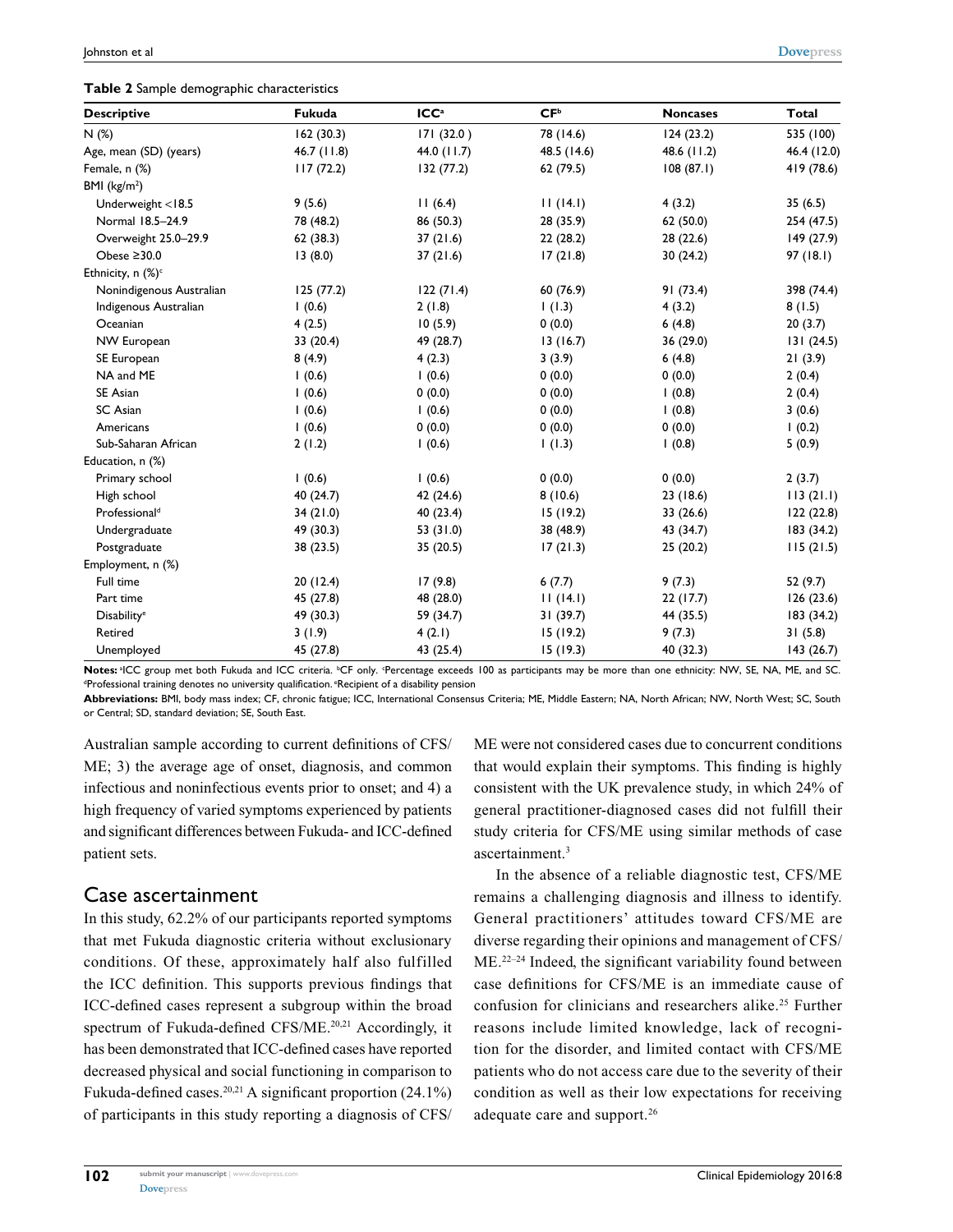#### **Table 3** Sample onset characteristics for CFS/ME and CF cases

| <b>Descriptive</b>                         | Fukuda      | ICC <sup>a</sup> | CF <sup>b</sup> |
|--------------------------------------------|-------------|------------------|-----------------|
| Age of onset (years), mean (SD)            | 30.8 (12.6) | $28.3$ (11.4)    | 35.2(13.1)      |
| Age of diagnosis (years), mean (SD)        | 34.7 (12.0) | 32.8 (10.9)      | 38.2 (10.7)     |
| Duration of illness (years), mean (SD)     | 14.5(10.1)  | 14.7(11.5)       | 14.0(11.2)      |
| Onset period, n (%)                        |             |                  |                 |
| Sudden                                     | 96 (59.3)   | 111(64.9)        | 62 (79.5)       |
| Gradual                                    | 66 (40.7)   | 60(35.1)         | 16(20.5)        |
| Onset within Australia, n (%)              |             |                  |                 |
| Queensland                                 | 67(41.4)    | 57 (33.3)        | 19(24.4)        |
| New South Wales                            | 41(25.3)    | 41(24.0)         | 17(21.8)        |
| Victoria                                   | 23(14.2)    | 32 (18.7)        | 19(24.4)        |
| South Australia                            | 7(4.3)      | 8(4.7)           | 14(18.0)        |
| Western Australia                          | 7(4.3)      | 5(2.9)           | 2(2.6)          |
| Northern Territory                         | 2(1.2)      | 0(0.0)           | 0(0.0)          |
| Tasmania                                   | 0(0.0)      | 4(2.3)           | 0(0.0)          |
| Australian Capital Territory               | 2(1.2)      | 7(4.1)           | 2(2.6)          |
| Total                                      | 151(93.2)   | 154(90.1)        | 74 (94.9)       |
| Overseas onset, n (%)                      |             |                  |                 |
| Total                                      | 11(6.8)     | 17(9.9)          | 4(5.1)          |
| Infectious triggers, n (%)                 |             |                  |                 |
| Respiratory infection                      | 65 $(40.1)$ | 72 (42.1)        | 15(19.2)        |
| Immunization                               | 14(8.6)     | 19(11.1)         | 3(3.9)          |
| Gastrointestinal illness                   | 25(15.4)    | 49 (28.7)        | 11(14.1)        |
| Dental infection                           | 7(4.3)      | 5(2.9)           | 1(1.3)          |
| Urinary tract infection                    | 3(1.9)      | 8(4.7)           | 1(1.3)          |
| <b>Blood transfusion</b>                   | 0(0.0)      | 1(0.6)           | 0(0.0)          |
| Unfamiliar sickness when traveling         | 11(6.8)     | 19(11.1)         | 5(6.4)          |
| Contaminated water                         | 3(1.9)      | 0(0.0)           | 0(0.0)          |
| Poor recycled air                          | 10(6.2)     | 6(3.5)           | 4(5.1)          |
| Noninfectious triggers, <sup>c</sup> n (%) |             |                  |                 |
| Toxic chemicals                            | 17(10.5)    | 21(12.3)         | 6(7.7)          |
| Heavy metals                               | 6(3.7)      | 8(4.7)           | 1(1.3)          |
| Molds                                      | 10(6.2)     | 16(9.4)          | 0(0.0)          |
| Severe physical trauma                     | 22(13.6)    | 21(12.3)         | 2(2.6)          |
| Anesthetic                                 | 12(7.4)     | 17(9.9)          | 1(1.3)          |
| Undue stress                               | 78 (48.2)   | 79 (46.2)        | 16(20.5)        |
| Steroid <sup>d</sup>                       | 0(0.0)      | 5(2.9)           | 0(0.0)          |

Notes: <sup>a</sup>ICC group met both Fukuda and ICC criteria. <sup>b</sup>CF only. Percentage does not add to 100 with participants reporting more than one trigger. <sup>a</sup>Prescription due to acute respiratory illness.

**Abbreviations:** CFS/ME, chronic fatigue syndrome/myalgic encephalomyelitis; CF, chronic fatigue; ICC, International Consensus Criteria; SD, standard deviation.

|  |  |  | Table 4 Frequency of reported symptoms for CFS/ME and CF cases |  |  |
|--|--|--|----------------------------------------------------------------|--|--|
|--|--|--|----------------------------------------------------------------|--|--|

| <b>Symptom</b>                    | Fukuda      | ICC <sup>a</sup> | CF <sup>b</sup> | Fukuda vs ICC <sup>c</sup> |
|-----------------------------------|-------------|------------------|-----------------|----------------------------|
|                                   |             |                  |                 | OR (95% CI)                |
| Fatigue, n (%)                    |             |                  |                 |                            |
| Fatigue <sup>d</sup>              | 162 (100.0) | 171(100.0)       | 78 (100.0)      | 0(0.0)                     |
| Postexertional malaise            | 68 (38.9)   | 171(100.0)       | 3(3.9)          | 0(0.0)                     |
| <b>PENE</b> <sup>e</sup>          | 25(15.4)    | 171 (100.0)      | 3(3.9)          | 0(0.0)                     |
| Cognition, n (%)                  |             |                  |                 |                            |
| Confusion                         | 52(32.1)    | 69 (40.4)        | (1.3)           | $1.9(1.2-3)$               |
| <b>Disorientation</b>             | 40 (24.7)   | 77 (45.0)        | (1.3)           | $2.7(1.7-4.2)$             |
| Difficulty processing information | 51(31.5)    | 65 (38.0)        | 3(3.9)          | $2.4(1.4-4.4)$             |
| Difficulty making decisions       | 53 (32.7)   | 66 (38.6)        | 2(2.6)          | $1.7(1-3)$                 |
| Slowed speech                     | 46 (28.4)   | 75 (43.9)        | 3(3.9)          | $2.9(1.3-3.1)$             |
| Difficulty reading                | 44 (27.2)   | 78 (45.6)        | 0(0.0)          | $1.9(1.2 - 3.2)$           |
| Poor short-term memory            | 54 (33.3)   | 63 (36.8)        | 2(2.6)          | $1.3(0.8-2.2)$             |

(*Continued*)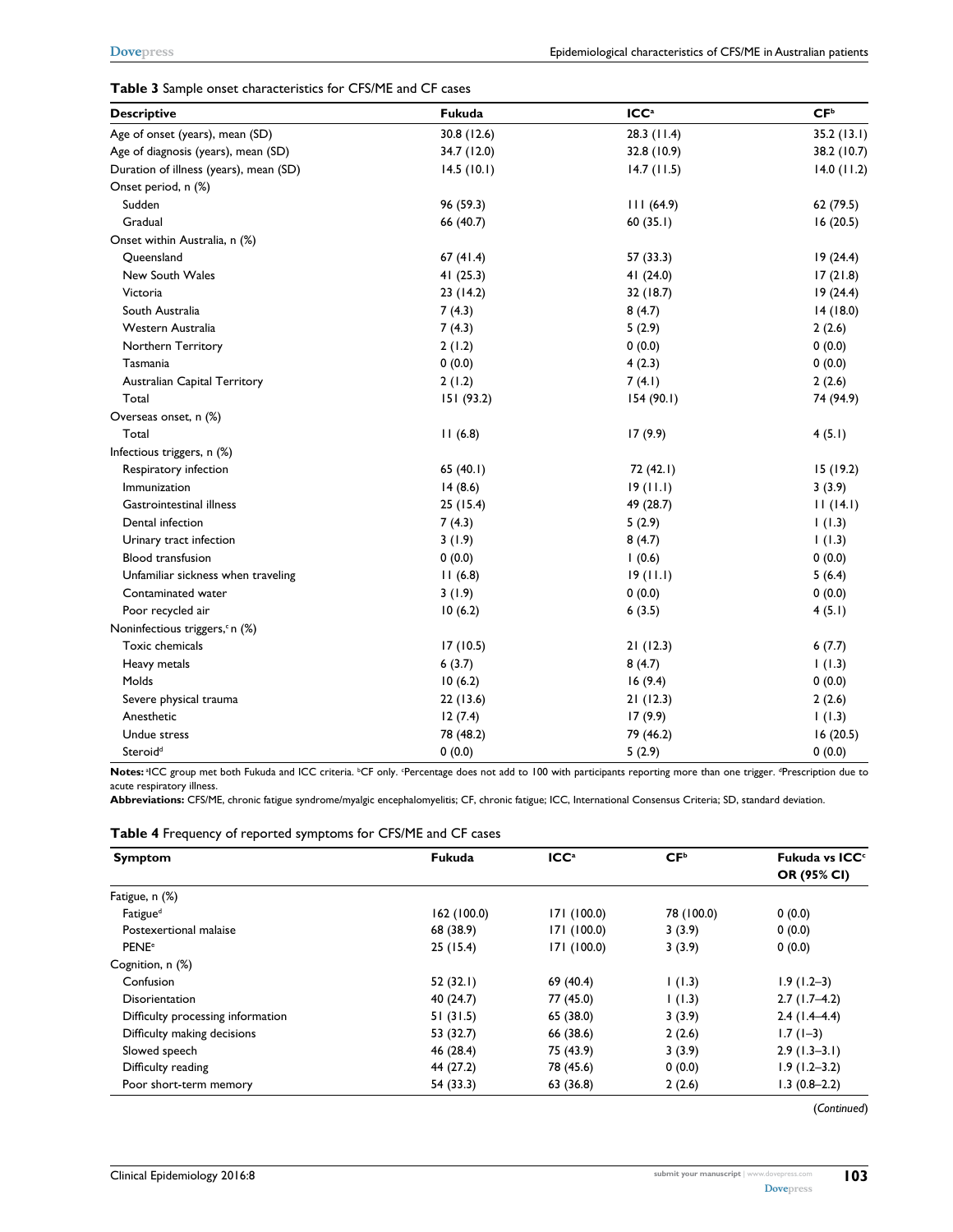#### **Table 4** (*Continued*)

|                                                    | Fukuda      | ICC <sup>a</sup> | CF <sup>b</sup> | Fukuda vs ICC <sup>c</sup><br>OR (95% CI) |
|----------------------------------------------------|-------------|------------------|-----------------|-------------------------------------------|
| Pain, n (%)                                        |             |                  |                 |                                           |
| Headaches                                          | 51(31.5)    | 64 (37.4)        | 1(1.3)          | $1.9(1.1-3.2)$                            |
| Muscle pain                                        | 53 (32.7)   | 65 (38.0)        | 1(1.3)          | $2.7(1.3-5.6)$                            |
| Joint pain                                         | 54 (33.3)   | 62(36.3)         | 0(0.0)          | $1.1(0.7-1.8)$                            |
| Abdomen pain                                       | 42 (25.9)   | 71(41.5)         | 2(2.6)          | $2.4(1.5-3.7)$                            |
| Chest pain                                         | 48 (29.6)   | 73 (42.7)        | 1(1.3)          | $1.7(1.1-2.7)$                            |
| Sleep disturbances, n (%)                          |             |                  |                 |                                           |
| Insomnia                                           | 46 (28.4)   | 69 (40.4)        | 2(2.6)          | $2.1(1.4-3.3)$                            |
| Prolonged sleep                                    | 51(31.5)    | 57 (33.3)        | 3(3.9)          | $1.1(0.7-1.6)$                            |
| Reversed sleep                                     | 25(15.4)    | 84 (49.1)        | 2(2.6)          | $3.8(2 - 7.4)$                            |
| Frequent awakenings                                | 47 (29.1)   | 71(41.5)         | 2(2.6)          | $2.1(1.4-3.3)$                            |
| Awakening earlier than expected                    | 43 (26.5)   | 72 (42.1)        | 3(3.9)          | $2(1.3-3.1)$                              |
| Vivid dreams or nightmares                         | 42 (25.9)   | 75 (43.9)        | 2(2.6)          | $2.6$ (1.7-4)                             |
| Unrefreshed sleep                                  | 54 (33.3)   | 63 (36.8)        | 3(3.9)          | $2.2(0.9-5.3)$                            |
| Sensory, perceptual, and motor disturbances, n (%) |             |                  |                 |                                           |
| Inability to focus vision                          | 47 (29.0)   | 69 (40.4)        | 1(1.3)          | $1.9(1.3-3)$                              |
| Sensitivitiesf                                     | 50 (30.9)   | 68 (39.8)        | 3(3.9)          | $3.9(2.0 - 7.4)$                          |
| Poor depth perception                              | 30(18.5)    | 78 (45.6)        | 1(1.3)          | $3.1(1.8-5.2)$                            |
| Muscle weakness                                    | 52(32.1)    | 65 (38.0)        | 2(2.6)          | $2.1(1.2-3.7)$                            |
| Twitching                                          | 49 (30.3)   | 70 (40.9)        | 2(2.6)          | $1.7(1.1-2.5)$                            |
| Poor coordination                                  | 49 (30.3)   | 67 (39.2)        | 2(2.6)          | $1.6(1.0-2.5)$                            |
| Feeling unsteady on feet                           | 44 (27.2)   | 70 (40.9)        | 2(2.6)          | $2.8(1.7-4.4)$                            |
| Immune (infectious), n (%)                         |             |                  |                 |                                           |
| Sore throat                                        | 45 (27.8)   | 73 (42.7)        | 1(1.3)          | $2.4(1.6-3.8)$                            |
| Tender lymph nodes                                 | 46 (28.4)   | 75 (43.9)        | 0(0.0)          | $2.2(1.4-3.4)$                            |
| Sinusitis                                          | 46 (28.4)   | 69 (40.4)        | 1(1.3)          | $1.7(1.1-2.7)$                            |
| Recurrent or persistent infections                 | 46 (28.4)   | 71(41.5)         | 1(1.3)          | $1.6(1.0-2.6)$                            |
| Gastrointestinal and genitourinary, n (%)          |             |                  |                 |                                           |
| Nausea                                             | 44 (27.2)   | 73 (42.7)        | 1(1.3)          | $2.4(1.5-3.7)$                            |
| Abdominal pain                                     | 42 (25.9)   | 76 (44.4)        | 2(2.6)          | $2.7(1.7-4.2)$                            |
| Bloating                                           | 50 (30.9)   | 66 (38.6)        | 1(1.3)          | $1.7(1.1-2.7)$                            |
| Irritable bowel <sup>g</sup>                       | 46 (28.4)   | 65 (38.0)        | 2(2.6)          | $1.8(1.1-2.7)$                            |
| Intolerances <sup>h</sup>                          | 45 (27.8)   | 68 (39.8)        | 3(3.9)          | $3.6(2.2-6)$                              |
| Urinary urgency or frequency                       | 44 (27.2)   | 68 (39.8)        | 2(2.6)          | $2.2(1.4-3.5)$                            |
| Cardiovascular, n (%)                              |             |                  |                 |                                           |
| Orthostatic intolerancy                            | 46 (28.4)   | 93 (54.4)        | 1(1.3)          | $2.8(1.8-4.3)$                            |
| Ataxia                                             | 26(16.1)    | 90 (52.6)        | 4(5.1)          | $3.3(0.9 - 12.3)$                         |
| Heart palpitations                                 | 42 (25.9)   | 65 (38.0)        | 2(2.6)          | $2(1.3-3.1)$                              |
| Light headedness                                   | 48 (29.6)   | 70 (40.9)        | 2(2.6)          | $3.5(2.0-6.1)$                            |
| Respiratory, n (%)                                 |             |                  |                 |                                           |
| Air hunger                                         | 44 (27.2)   | 64 (37.4)        | 3(3.9)          | $1.6(1.0-2.4)$                            |
| Labored breathing                                  | 42 (25.9)   | 67 (39.2)        | 1(1.3)          | $1.8(1.1-2.8)$                            |
| Fatigue of chest muscles                           | 50 (30.9)   | 68 (39.8)        | 2(2.6)          | $1.4(0.9-2.2)$                            |
| Autonomic, n (%)                                   |             |                  |                 |                                           |
| Abnormal body temperature                          | 41 $(25.3)$ | 66 (38.6)        | 1(1.3)          | $2(1.3-3.1)$                              |
| Fluctuating body temperature                       | 48 (29.6)   | 67 (39.2)        | 1(1.3)          | $1.5(1.0-2.3)$                            |
| Sweating episodes                                  | 45 (27.8)   | 67 (39.2)        | 1(1.3)          | $1.9(1.2-2.9)$                            |
| Recurrent feverishness                             | 43 (26.5)   | 75 (43.9)        | 0(0.0)          | $2.1(1.4-3.3)$                            |
| Cold extremities                                   | 45 (27.8)   | 72 (42.1)        | 2(2.6)          | $2.6$ (1.7-4.2)                           |
| Intolerance of extremes temperature                | 50 (30.7)   | 67 (39.2)        | 2(2.6)          | $2.3(1.4-4)$                              |

Notes: <sup>a</sup>ICC group met both Fukuda and ICC criteria. <sup>b</sup>CF only. OR, 95% CI. <sup>d</sup>Fatigue not due to ongoing exertion and significantly interferes with daily activities and work for at least 6 months. <sup>e</sup>PENE defined as the following symptoms after minimal activity: 1) marked postexertional fatigue, 2) postexertional symptom exacerbation, 3) onset of fatigue can be immediate or delayed, 4) prolonged recovery period of usually 24 hours of longer, and 5) lack of stamina (substantial reduction in premorbid activities). 'Sensitivity to light, noise, vibration, odor, taste, and/or touch. <sup>g</sup>Irritable bowel described as abdominal pain, bloating, and alternating constipation and diarrhea. <sup>h</sup>Intolerance to food, medications, odors, or chemicals. i Self-reported diagnosis.

**Abbreviations:** CFS/ME, chronic fatigue syndrome/myalgic encephalomyelitis; CF, chronic fatigue; CI, confidence interval; ICC, International Consensus Criteria; OR, odds ratio; PENE, postexertional neuroimmune exhaustion.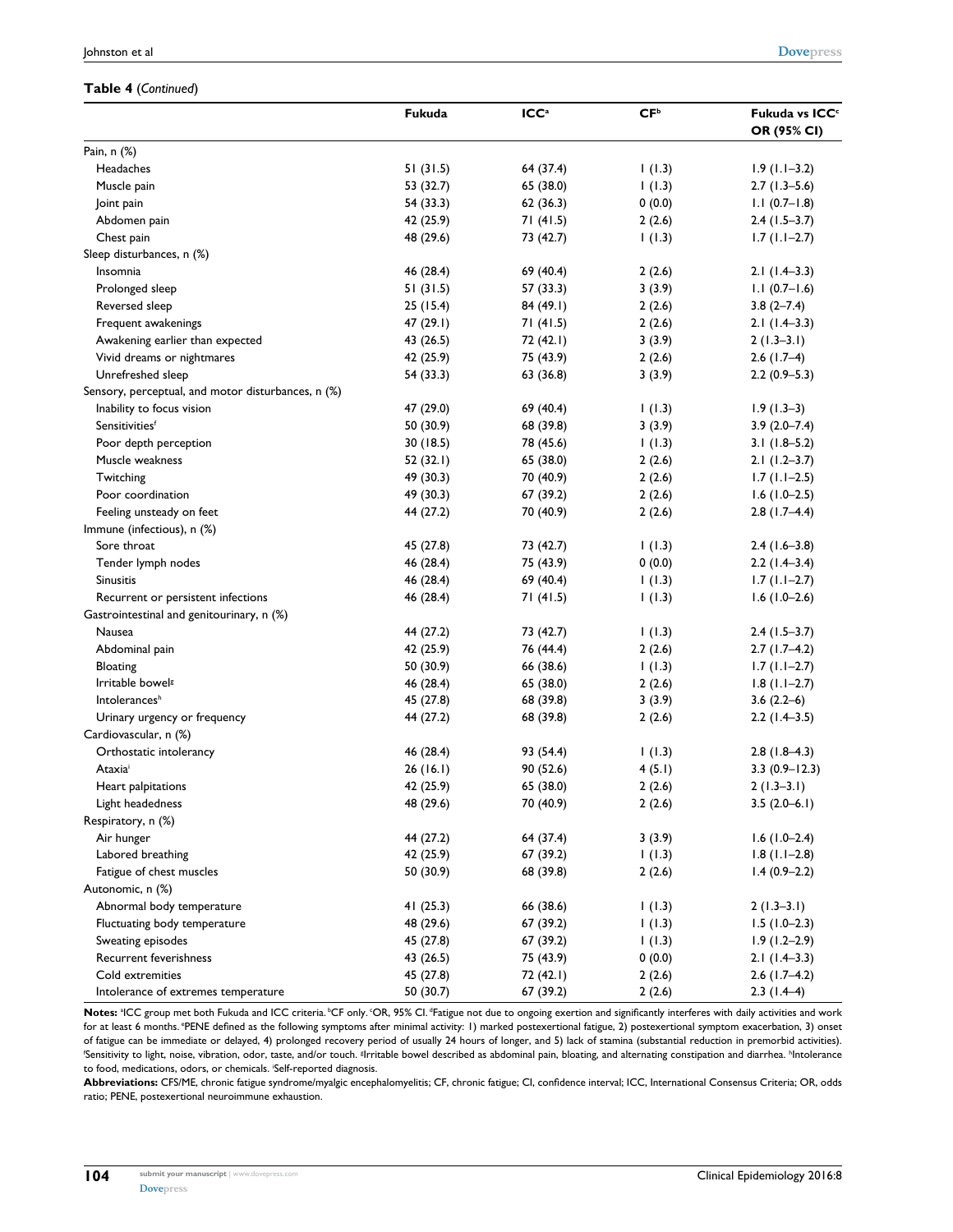#### Sociodemographic characteristics

The findings of our study suggest the CFS/ME predominantly affects those between 45 and 55 years; however, the range in our cohort extended from 18 to 65 years and thus CFS/ME was not exclusive to any age set. The profiles of patients in this study are similar to early US studies on the primary care prevalence on CFS/ME led by the Centers for Disease Control and Prevention in that the majority of participants were Caucasian females and highly educated.<sup>27</sup> A higher ratio of females is commonly reported within CFS/ME;6,8,28 however, it has been suggested that females are more likely to access all levels of health services than males.29 While the majority of participants in this study identified as nonindigenous Australians, community-based studies in the US suggest that the prevalence of CFS/ME may actually be higher among their minority populations; for example, rates have been reported as higher among African-Americans and Latinos in comparison to Caucasians.<sup>6</sup>

As a cross-sectional study, it cannot be determined whether weight and obesity were significant predictors for CFS/ME or the reverse. However, a high proportion of Fukuda and ICC cases were considered overweight or obese (41.3% and 43.3%, respectively). This is considerably less than previously reported in a US Fukuda-defined sample with 75%. Though this was a population-based sample, these patients were required to meet further criteria for sleep disturbance that may have been more obese than those not meeting this additional criterion. In a Dutch survey, CFS participants were more likely to be obese (odds ratio =4.1) in comparison to nonfatigued participants.30 This could be associated with the debilitating and chronic nature of the illness that may result in significantly decreased mobility as severe cases are often housebound or bedridden. Accordingly, overweight and obese individuals with CFS/ME have demonstrated significantly poorer physical functioning than controls of similar weight.<sup>31</sup>

The functional impact of the illness is also evident in the significantly high proportion of individuals who are unemployed, on disability pension, or maintain part-time roles. This is of particular concern considering many are still in the most economically and socially productive years of their lives and, thus, represents significant economic losses at both the population and patient level. This reduced economic position adds further to the stress, anxiety, or depression that may develop with a chronic condition, particularly in those patients who are bedridden or housebound for protracted periods of time and receive limited support.

### Illness characteristics

The peak onset of CFS/ME was relatively young in this sample between the ages of 25 and 35 years. The majority of cases also identified having a sudden onset to their symptoms (59.3% and 64.9% for Fukuda- and ICC-defined cases, respectively) compared to a gradual onset. In a natural history study, patients with a sudden onset reported a high frequency of symptoms compared to those with a gradual onset.<sup>32</sup> The largest proportion of both Fukuda- and ICC-defined cases (more than 40%) identified infectious events prior to the onset of their fatigue, such as respiratory infections including cold, flu, sinusitis, and pneumonia. Gastrointestinal illness was the second most common (Fukuda 15.4%; ICC 28.7%, respectively). Further, a considerable number of cases began overseas as a result of an unknown infection (Fukuda 6.8%; ICC 11.1%). Though this study did not identify specific infections, an Australian prospective cohort study found that 11% of those who acquired an acute infection of Epstein– Barr virus (glandular fever), Coxiella burnetii (Q fever), or Ross River virus (epidemic polyarthritis) went on to fulfill Fukuda et al<sup>1</sup> symptom criteria.<sup>33</sup> With regard to noninfectious events prior to illness, periods of undue stress was the most common (Fukuda 48.2%; ICC 46.2%). It was common for cases to report experiencing both an infection as well as significant periods of undue stress. This does align with the proposed pathophysiology that CFS/ME presents as a multisystem disorder involving interactions between the immune and central nervous system, and that stress may potentially reactivate or replicate a latent virus, such as Epstein–Barr developing symptoms of CFS/ME.34

This study identified the most common symptoms reported by patients representing Fukuda- and ICC-defined cases. Cognitive issues such as difficulty processing information, muscle pain and muscle weakness, sleep disturbances, and sensitivities to light, noise, vibration, odor, and/or touch in particular were the most common issues reported by more than two-thirds of both Fukuda- and ICC-defined cases. Food intolerances, urinary disturbances, and intolerance of extreme temperature were also highly prevalent among ICC-defined cases (more than two-thirds) and could be considered distinguishing features in comparison to Fukuda-defined cases.

## **Limitations and recommendations**

The results of this study may not be representative of all CFS/ME patients in the general population given that the sample was not from a community-based survey. As this study summarized patients who are currently experiencing illness, those who consider themselves recovered are not represented by this study. Such a sample may exhibit different illness characteristics that have not been well summarized in the literature. Due to the cross-sectional design of this study, it is also not known whether participants who were not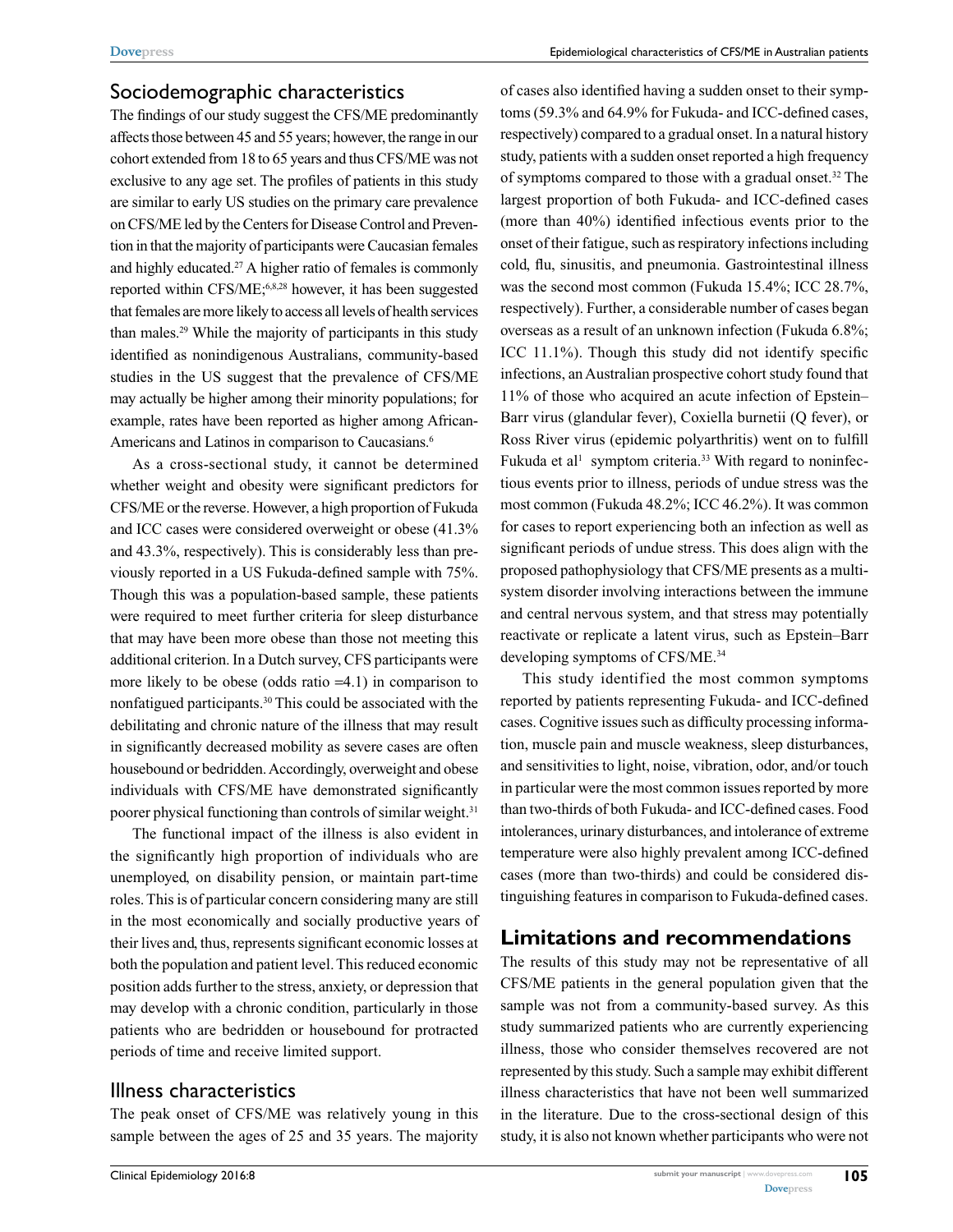considered cases of CFS/ME developed exclusionary conditions after an initial diagnosis of CFS/ME by a physician. As such, reporting on improvement, recovery, and development of other conditions will be a future aim as this cohort become available longitudinally.

## **Limitations**

A limitation is reliance on reported symptoms for case ascertainment; however, the methods of this study remain important as an initial screening tool to identify cases of CFS/ME. Methods such as the recruitment of patients from general practitioner databases may not have been as successful as self-identification of a largely unrecognized and misdiagnosed condition. Furthermore, contrary to typical patterns of chronic disease where the most severe cases present to primary care, severe cases of CFS/ME may be less likely to present to primary care due to being bedridden. Further, a consultation with a primary care professional is limited as there currently remains no successful therapy for the illness.

This information is intended to guide decision makers and clinicians on what patient and illness characteristics may be expected when potential cases of CFS/ME arise. To improve understanding on the prognosis of CFS/ME, future directions aim to follow-up those patients recruited in this study longitudinally as a prospective cohort. This will capture not only changes in employment status but also the pattern of symptomatology. Symptom severity and the functional impact of the illness will also be monitored. The alignment of this clinical severity with laboratory findings will be particularly valuable for identifying potential biological markers and the etiology or pathomechanism behind this illness.

# **Conclusion**

This study has identified a significant cohort of Australians who fulfill CFS/ME definitions having substantially low rates of full-time employment and in high need of improved health care support. Respiratory infections and gastrointestinal illness, as well as periods of undue stress, were common events prior to the onset of their illness. Those meeting the ICC definition further appear to represent a distinct clinical group with distinguishing symptoms. The improved characterization of Australian CFS/ME will help guide decisions in diagnosis, management, and health service provision.

## **Acknowledgments**

This work was supported by the Alison Hunter Memorial Foundation, Change for ME, Mason Foundation, the Stafford Fox Medical Research Foundation, the Edward P Evans Foundation, and the Queensland Government Co-Investment Program.

# **Author contributions**

All authors contributed toward data analysis, drafting and revising the paper and agree to be accountable for all aspects of the work.

## **Disclosure**

The authors report no conflicts of interest in this work.

### **References**

- 1. Fukuda K, Straus SE, Hickie I, Sharpe MC, Dobbins JG, Komaroff A. The chronic fatigue syndrome: a comprehensive approach to its definition and study. International Chronic Fatigue Syndrome Study Group. *Ann Intern Med.* 1994;121(12):953–959.
- 2. Carruthers BM, van de Sande MI, De Meirleir KL, et al. Myalgic encephalomyelitis: International Consensus Criteria. *J Intern Med.*  2011;270(4):327–338.
- 3. Nacul LC, Lacerda EM, Pheby D, et al. Prevalence of myalgic encephalomyelitis/chronic fatigue syndrome (ME/CFS) in three regions of England: a repeated cross-sectional study in primary care. *BMC Med.*  2011;9:91.
- 4. Collin SM, Crawley E, May MT, Sterne JA, Hollingworth W. UK CFS/ME National Outcomes Database. The impact of CFS/ME on employment and productivity in the UK: a cross-sectional study based on the CFS/ME national outcomes database. *BMC Health Serv Res.*  2011;11(1):217.
- 5. Reyes M, Nisenbaum R, Hoaglin DC, et al. Prevalence and incidence of chronic fatigue syndrome in Wichita, Kansas. *Arch Intern Med.*  2003;163(13):1530–1536.
- 6. Jason LA, Richman JA, Rademaker AW, et al. A communitybased study of chronic fatigue syndrome. *Arch Intern Med.*  1999;159(18):2129–2137.
- 7. Reynolds KJ, Vernon SD, Bouchery E, Reeves WC. The economic impact of chronic fatigue syndrome. *Cost Eff Resour Alloc.* 2004;2(1):4.
- 8. Lloyd AR, Hickie I, Boughton CR, Spencer O, Wakefield D. Prevalence of chronic fatigue syndrome in an Australian population. *Med J Aust.*  1990;153(9):522–528.
- 9. Lloyd AR, Pender H. The economic impact of chronic fatigue syndrome. *Med J Aust.* 1992;157(9):599–601.
- 10. Working Group of the Royal Australasian College of Physicians. Chronic fatigue syndrome clinical practice guidelines. *Med J Aust.*  2002;176:S23.
- 11. Vandenbroucke JP, von Elm E, Altman DG, et al. Strengthening the Reporting of Observational Studies in Epidemiology (STROBE): explanation and elaboration. *Ann Intern Med.* Oct 16 2007;147(8):W163–194.
- 12. *LimeSurvey: An Open Source Survey Tool* [computer program]. 2012. Carsten Schmitz, Hamberg, Germany.
- 13. Australian Bureau of Statistics. *Australian Statistical Geography Standard: Significant Urban Areas, Urban Centres and Localities.* Canberra: Australian Government; 2012.
- 14. Australian Bureau of Statistics. *Australian Demographic Statistics.*  Canberra: Australian Government; 2015.
- 15. World Health Organization. *Global Database on Body Mass Index*; 2006. Available from: http://apps.who.int/bmi/index.jsp?introPage=intro\_3. html. Accessed August 24, 2015.
- 16. Australian Bureau of Statistics. *Australian Standard Classification of Cultural and Ethnic Groups.* Canberra: Australian Government; 2011.